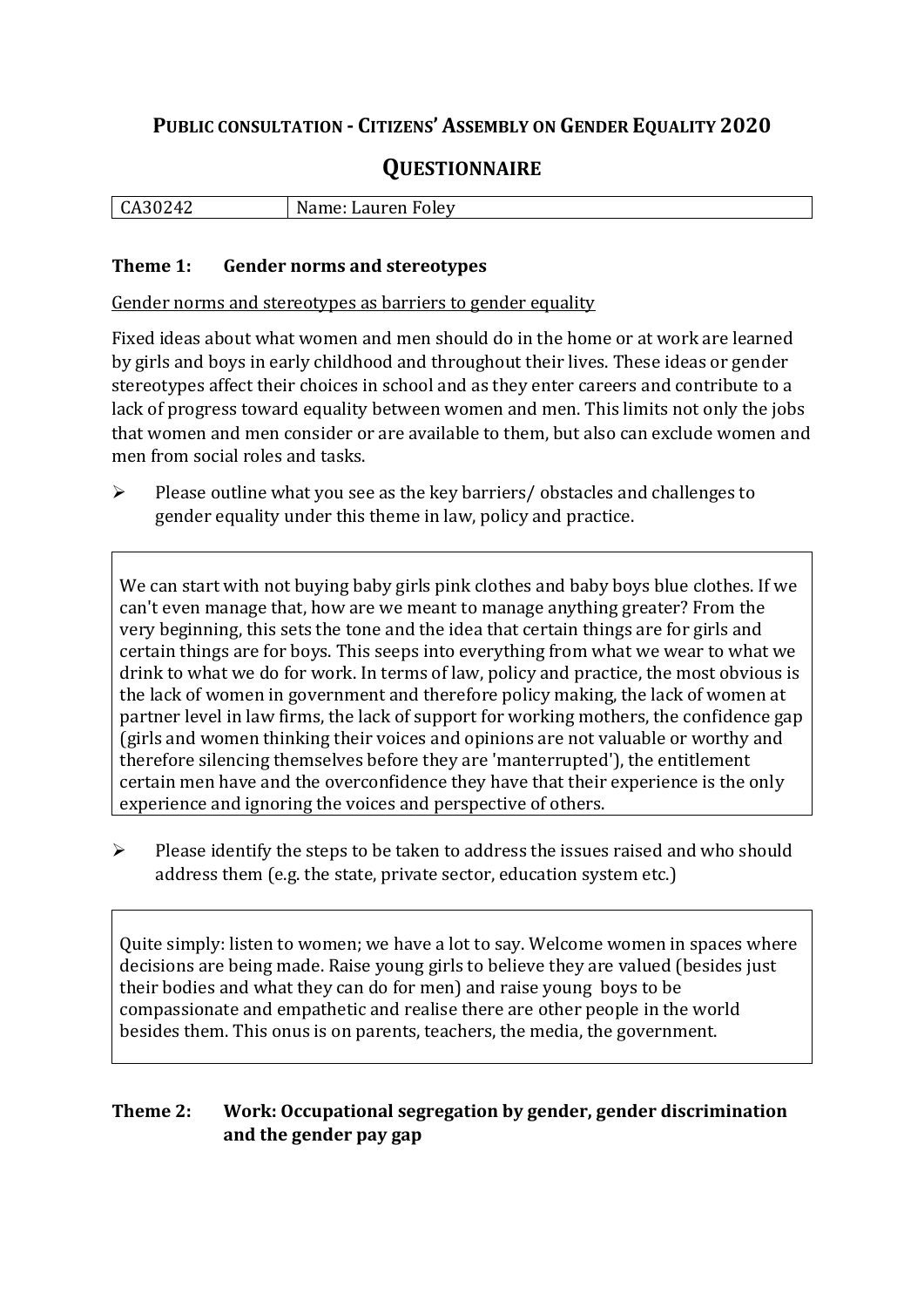Women and men are often concentrated into different kinds of jobs and within the same occupations, women are often in work that is less well paid and has less opportunities for career advancement. Women often work in areas where they can work part-time so as to fit in with their caring responsibilities. While many men work in low paid jobs, many professions dominated by women are also low paid, and professions that have become female-dominated have become lower paid. This worsens the gender pay gap (the average difference between the wages of women and men who are working).

➢ Please outline what you see as the key barriers/ obstacles and challenges to gender equality under this theme in law, policy and practice.

Don't gender professions, don't make some professions out to be impressive and others not. Value the women work do and pay them more. Companies not being transparent with how they pay the person at the 'top' and the person at the 'bottom'. Don't discriminate against women who become pregnant and therefore keep them back in terms of their careers; make paternity leave more attractive so women don't unduly suffer from becoming a parent.

➢ Please identify the steps to be taken to address the issues raised and who should address them (e.g. the state, private sector, education system etc.)

Private sector should disclose their wages. State should pay teachers, caretakers, nurses more. Education system - schools should not just offer girls' schools Home Economics and boys' schools Applied Mathematics.

# **Theme 3. Care, paid and unpaid, as a social and family responsibility**

Care -- the social responsibility of care and women and men's co responsibility for care, especially within the family

Women remain disproportionately responsible for unpaid care and often work in poorly paid care work. For working parents or [lone parents,](https://aran.library.nuigalway.ie/bitstream/handle/10379/6044/Millar_and_Crosse_Activation_Report.pdf?sequence=1&isAllowed=y) balancing paid work with parenting and or caring for older and dependent adults presents significant challenges. Women are [most disadvantaged by these challenges,](https://eige.europa.eu/gender-equality-index/game/IE/W) yet men also suffer from lack of opportunities to share parenting and caring roles. Despite recent legislation and policy initiatives to support early years parental care, [inequalities in the distribution of unpaid](https://www.ihrec.ie/app/uploads/2019/07/Caring-and-Unpaid-Work-in-Ireland_Final.pdf)  [care](https://www.ihrec.ie/app/uploads/2019/07/Caring-and-Unpaid-Work-in-Ireland_Final.pdf) continue between women and men. The cost of childcare has been identified as a particular barrier to work for women alongside responsibilities of caring for older relatives and dependent adults.

➢ Please outline what you see as the key barriers/ obstacles and challenges to gender equality under this them in law, policy and practice.

Don't raise girls to be the caretakers for their siblings and parents as they grow up, don't make them just do the dishes or help with folding the clothes, don't just buy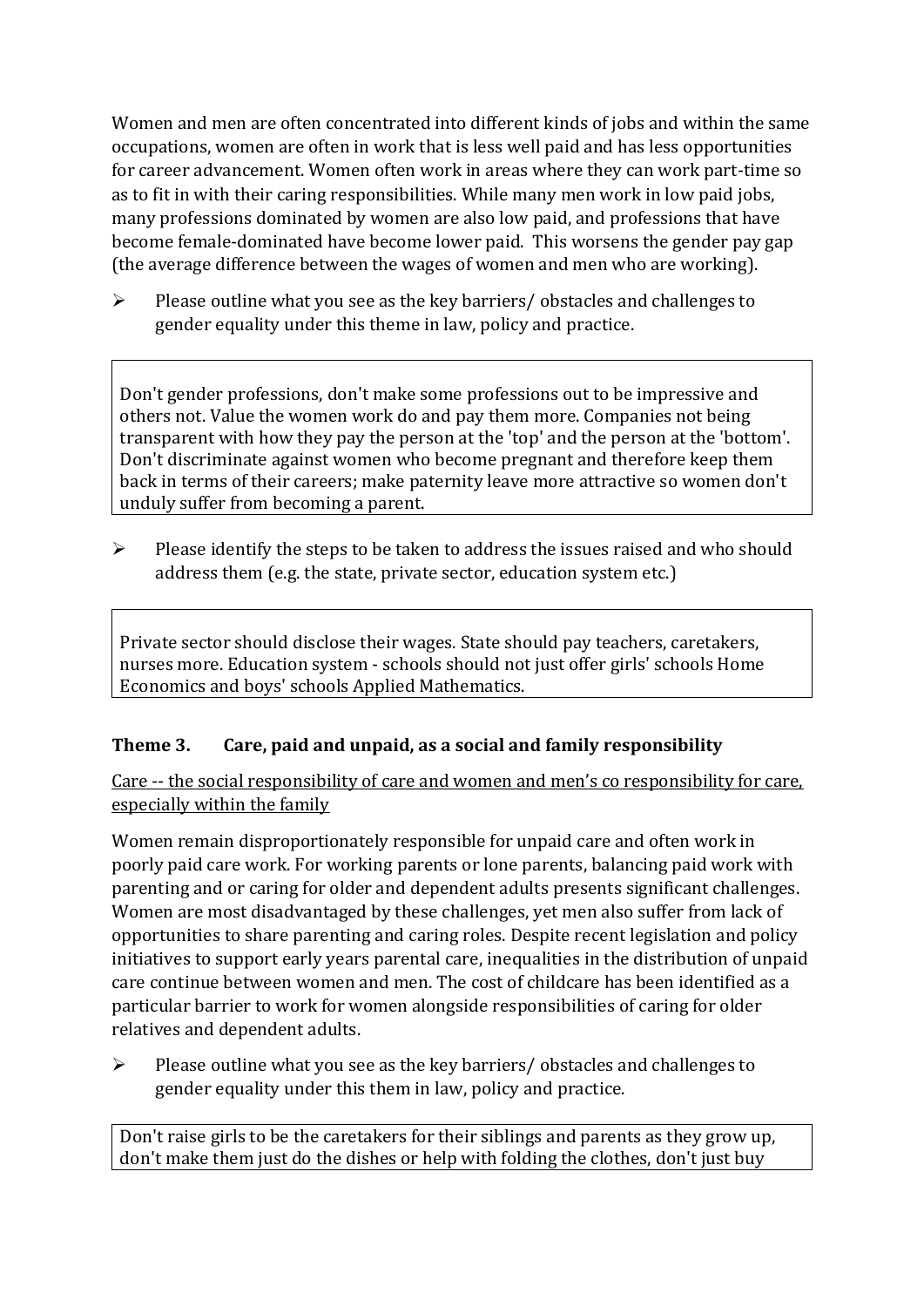them dolls to look after while the boy builds lego. Raise boys to contribute equally to housework and realise that this isn't just a woman's job. Men, be an example.

 $\triangleright$  Please identify the steps to be taken to address the issues raised and who should address theme (e.g. the state, private sector, education system etc.)

Media can stop showing washing up liquid advertisements with just women using the product. Media can also stop showing content that showcases men as 'deadbeat dad's' who we shouldn't expect anything from. This is not only insulting to women but also men as they have so much to offer. Education system - we can put a stop to gendered schools - real life is not gendered so why should schools be?

### **Theme 4: Women's access to, and representation in, public life and decision making**

Ensure women's participation and representation in decision-making and leadership in the workplace, political and public life

Women are systematically underrepresented in leadership in [economic](https://eige.europa.eu/gender-equality-index/2019/compare-countries/power/2/bar) and [political](https://eige.europa.eu/gender-equality-index/2019/compare-countries/power/1/bar)  [decision-](https://eige.europa.eu/gender-equality-index/2019/compare-countries/power/1/bar)making. Despite the introduction of a candidate gender quota (through the system of party funding) for national political office, and [initiatives](https://betterbalance.ie/) to support women's access to corporate decision-making roles, men continue to dominate leadership positions. There are also issues to be considered around how media represents women and men.

➢ Please outline what you see as the key barriers/ obstacles and challenges to gender equality under this theme in law, policy and practice.

As previously alluded to, raise girls to be confident and value their voice. Stop interrupting us when we speak. Introduce gender quotas EVERYWHERE. Create more opportunities for young girls and women to practise advocacy and decision making and collaboration in a healthy way. Even if women do get into these spheres, they are often so sexist and unwelcoming that women don't want to be there and so leave, furthering the cycle.

 $\triangleright$  Please identify the steps to be taken to address the issues raised and who should address them (e.g. the state, private sector, education system etc.)

Unconscious bias training EVERYWHERE. How not to be sexist training EVERYWHERE. State funding for this training. Education system to introduce this training.